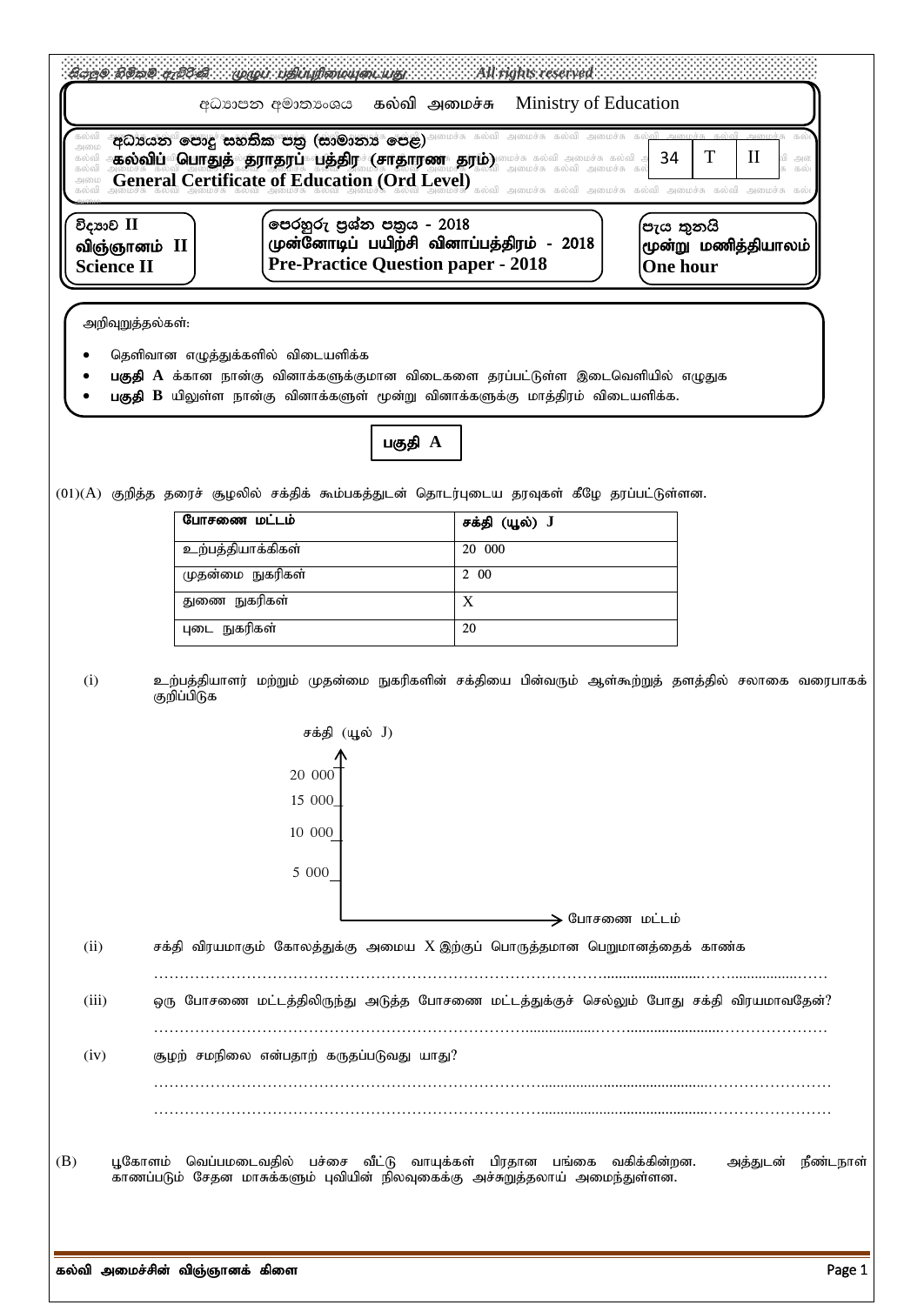| (i)   | காட்டுக.                                                                                                                                                                                                                      | பின்வரும் பச்சை வீட்டு வாயுக்கள் விடுவிக்கப்படும் ஒவ்வொரு சந்தர்ப்பம் வீதம் அட்டவணையில் குறித்துக்                                                                        |  |
|-------|-------------------------------------------------------------------------------------------------------------------------------------------------------------------------------------------------------------------------------|---------------------------------------------------------------------------------------------------------------------------------------------------------------------------|--|
|       | பச்சை வீட்டு வாயுக்கள்                                                                                                                                                                                                        | விடுவிக்கப்படும் விதம்                                                                                                                                                    |  |
|       | காபனீரொட்சைட்டு                                                                                                                                                                                                               |                                                                                                                                                                           |  |
|       | மெதேன்                                                                                                                                                                                                                        |                                                                                                                                                                           |  |
|       | குளோரோ புளோரோ காபன்                                                                                                                                                                                                           |                                                                                                                                                                           |  |
|       |                                                                                                                                                                                                                               |                                                                                                                                                                           |  |
| (ii)  | சேதன மாசுக்களின் விசேட இயல்புகள் <b>இரண்டைக்</b> குறிப்பிடுக                                                                                                                                                                  |                                                                                                                                                                           |  |
|       |                                                                                                                                                                                                                               |                                                                                                                                                                           |  |
|       |                                                                                                                                                                                                                               |                                                                                                                                                                           |  |
| (C)   |                                                                                                                                                                                                                               | நிலைபேறான விவசாயப் பயன்பாடாக பல்பயிர்ச்செய்கை, உயிர்ப் பீடைக் கட்டுப்பாடு என்பவற்றைக் குறிப்பிடலாம்.                                                                      |  |
| (i)   | பல்பயிர்ச் செய்கையின் அனுகூலம் ஒன்றைக் குறிப்பிடுக                                                                                                                                                                            |                                                                                                                                                                           |  |
|       |                                                                                                                                                                                                                               |                                                                                                                                                                           |  |
| (ii)  | உயிர்ப் பீடைக் கட்டுப்பாடு பயன்படுத்தப்படும் சந்தர்ப்பத்துக்கான உதாரணம் ஒன்றைக் குறிப்பிடுக                                                                                                                                   |                                                                                                                                                                           |  |
| (iii) |                                                                                                                                                                                                                               | இங்கு குறிப்பிடப்பட்ட பயன்பாடு தவிர்ந்த மற்றொரு பேண்தகு விவசாய பயன்பாட்டைக் குறிப்பிடுக                                                                                   |  |
|       |                                                                                                                                                                                                                               |                                                                                                                                                                           |  |
|       |                                                                                                                                                                                                                               |                                                                                                                                                                           |  |
|       | $(02)(A)$ அங்கிகளின் உடல் பல்வேறு இரசாயனச் சேர்வைகளால் ஆனது.<br>வெவ்வேறு விகிதத்தில் இணைவதால் உருவாகியுள்ளன.                                                                                                                  | இச்சேர்வைகள் யாவும் பல்வேறு மூலகங்கள்                                                                                                                                     |  |
| (i)   |                                                                                                                                                                                                                               | உயிருள்ளவற்றுள் பரவலாகக் காணப்படும் மூலகங்கள் நான்கைக் குறிப்பிடுக                                                                                                        |  |
| (ii)  | அழைக்கப்படும்?                                                                                                                                                                                                                | கலங்களிலில் அல்லது உடலில் நடைபெறும் இரசாயனத் தாக்கங்களை ஊக்குவிக்கும் புரதம் எப்பெயரால்                                                                                   |  |
| (111) | குறிப்பிடப்பட்டுள்ள பதார்த்தம் யாது?                                                                                                                                                                                          | மாப்பொருட் சமிபாட்டுடன் தொடர்புடைய இரசாயனத் தாக்கம் கீழே தரப்பட்டுள்ளது.<br>இங்கு (p)<br>எனக                                                                              |  |
|       | மாப்பொருள்                                                                                                                                                                                                                    | மோல்ற்றோசு                                                                                                                                                                |  |
|       |                                                                                                                                                                                                                               |                                                                                                                                                                           |  |
| (iv)  |                                                                                                                                                                                                                               | கலம் எனப்படுவது உயிரங்கிகளின் உடலின்  கட்டமைப்பு அலகாகும்.  தாவர மற்றும் விலங்குக் கலங்களில்<br>உயிரியல் ரீதியான பொது இயல்புகளையும் வேறுபாடுகளையும் காணக்கூடியதாக உள்ளது. |  |
|       | (a)<br>பெயரிடுக.                                                                                                                                                                                                              | தாவரக் கலங்களில் காணப்படுவதும் விலங்குக் கலங்களில் காணப்படாததுமான புன்னங்கம் ஒன்றைப்                                                                                      |  |
|       | (b)                                                                                                                                                                                                                           | மேற்படி புன்னங்கம் கலங்களில் ஆற்றும் தொழிற்பாட்டைக் குறிப்பிடுக                                                                                                           |  |
| (v)   | உயிர்க் கலங்களினுள் சக்தி பிறப்பிக்கப்படும் செயற்பாடு<br>கலச்சுவாகம் என அழைக்கப்படும்.<br>அகத்துறிஞ்சப்படுகின்றது<br>ஒட்சிசன்<br>போது<br>காட்டுவதற்காக மேற்கொள்ளப்பட்ட செயற்பாட்டின் உபகரண<br>ஒழுங்கமைப்பு காட்டப்பட்டுள்ளது. | குழாய்<br>உருவில் சுவாசத்தின்<br>கண்ணாடிக்<br>என்பதைக்<br>குழாய்<br>X.<br>நிறமூட்டப்பட்ட<br>நீர்                                                                          |  |
|       |                                                                                                                                                                                                                               | முளைக்கும்<br>பயறு வித்துக்கள்                                                                                                                                            |  |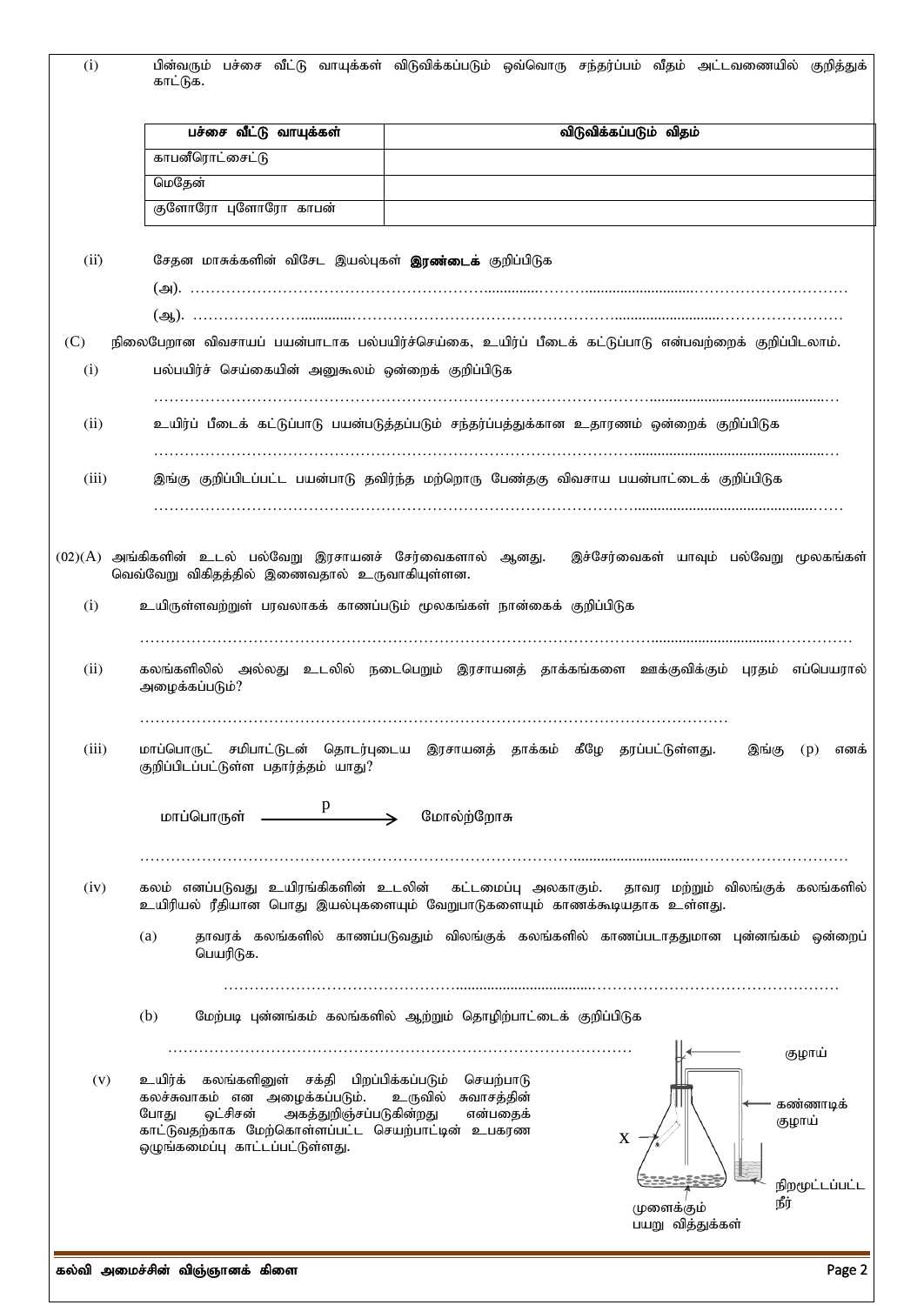|        | (a)                                                    | இங்கு சிறிய பரிசோதனைக் குழாயில் வைக்கப்பட்டுள்ள திரவம் (x) யாது?                                                                                                                                                                                         |                                     |                                                       |
|--------|--------------------------------------------------------|----------------------------------------------------------------------------------------------------------------------------------------------------------------------------------------------------------------------------------------------------------|-------------------------------------|-------------------------------------------------------|
|        | (b)                                                    | அத் திரவத்தின் தொழிற்பாட்டைக் குறிப்பிடுக                                                                                                                                                                                                                |                                     |                                                       |
|        | (c)                                                    | ஒட்சிசன் பயன்படுத்தப்பட்டுள்ளது<br>இங்கு<br>அவதானிப்பைக் குறிப்பிடுக.                                                                                                                                                                                    | என்பதை உறுதிப்படுத்திக் கொள்வதற்காக | பெறக்கூடிய                                            |
| (B)    | பல்கல                                                  | விலங்குகளில் குறித்த தொழிலை ஆற்றுவதற்கென ஒழுங்கமைந்துள்ள கலங்களின் கூட்டம் இழையம்<br>எனப்படும். சில விலங்கிழையங்களும் அவற்றின் தொழில்களும் அட்டவணையிற் தரப்பட்டுள்ளன.                                                                                    |                                     |                                                       |
| (i)    |                                                        | இங்கு Y எனக் குறிப்பிடப்பட்டுள்ள இழைய வகை யாது?                                                                                                                                                                                                          | இழையம்<br>மேலணி                     | தொழில்கள்<br>புறமேற்பரப்புகளைப்                       |
|        |                                                        |                                                                                                                                                                                                                                                          | இழையம்                              | போர்த்தல்                                             |
| (ii)   |                                                        | மனித உடலிற் காணப்படும் அத்தகைய இழையத்துக்கு ஓர்<br>உதாரணம் தருக                                                                                                                                                                                          | தொடுப்பிழையம்                       | அங்கங்களுக்கிடையே<br>தொடர்புகளை<br>ஏற்படுத்தல்        |
|        |                                                        |                                                                                                                                                                                                                                                          | Y                                   | அசைவின்<br>போது                                       |
|        |                                                        |                                                                                                                                                                                                                                                          | நரம்பிழையம்                         | விசையை வழங்கல்<br>கணத்தாக்கங்களைக்                    |
| (iii)  |                                                        | தூசுக்கள் மற்றும் பற்றீரியாக்கள் என்பன உட்செல்வதைத்                                                                                                                                                                                                      |                                     | கடத்தல்                                               |
|        | தடுப்பதற்காக மூக்குக் குழியில் காணப்படும் இழையம் யாது? |                                                                                                                                                                                                                                                          |                                     |                                                       |
| (iv)   |                                                        | மூக்குக் குழியினூடாக வளி உட்செல்லும் போது நடைபெறும் பிரதான மாற்றங்கள் இரண்டைக் குறிப்பிடுக                                                                                                                                                               |                                     |                                                       |
|        |                                                        |                                                                                                                                                                                                                                                          |                                     |                                                       |
| (iv)   |                                                        | மனித சுவாசத் தொகுதியின் ஆரம்பக் கட்டமைப்பு மூக்குக் குழியாகும். மூக்குக் குழியினூடாக வளி செல்லும்<br>போது நடைபெறும் பிரதான மாற்றங்கள் <b>இரண்டைக்</b> குறிப்பிடுக                                                                                        |                                     |                                                       |
|        |                                                        |                                                                                                                                                                                                                                                          |                                     |                                                       |
| (iv)   |                                                        | மனிதரில் நைதரசன் கழிவுப் பொருட்களை உடலிலிருந்து அகற்றும் பிரதான அங்கம் சிறுநீரகம் ஆகும்.                                                                                                                                                                 |                                     |                                                       |
|        | (a)                                                    | சிறுநீரகத்தினால் சிறுநீர் உற்பத்தி<br>அவற்றுள் <b>ஒன்றைப்</b> பெயரிடுக                                                                                                                                                                                   |                                     | செய்யப்படும் செயற்பாடு மூன்று படிமுறைகளில் நடைபெறும். |
|        |                                                        |                                                                                                                                                                                                                                                          |                                     |                                                       |
|        | (b)                                                    | சிறுநீரில் அடங்கும் நைதரசன் கழிவுப்பொருள் <b>ஒன்றைப்</b> பெயரிடுக.                                                                                                                                                                                       |                                     |                                                       |
|        |                                                        | மின்னெதிர்த்தன்மை                                                                                                                                                                                                                                        |                                     |                                                       |
| (3)(A) | குறித்த<br>மின்னெதிர்த்                                | ஆவர்த்தனத்திலுள்ள<br>சில<br>மூலகங்களின்<br>தன்மை வேறுபடும்<br>விதம்<br>வரைபிற்<br>$\mathbf{C}$<br>காட்டப்பட்டுள்ளது.<br>இங்கு<br>என்பது<br>இரண்டாம்<br>ஆவர்த்தனத்திலுள்ள மூலகமாகும் (இங்கு தரப்பட்டுள்ள<br>குறியீடுகள் அவற்றின் நியமக் குறியீடுகள் அல்ல) | B                                   | $\boldsymbol{\mathrm{F}}$<br>E                        |
|        | $(i)$ $(a)$                                            | வரைபிற் காட்டப்பட்டுள்ள மூலகங்களிடையே<br>ஐந்தாம் கூட்டத்திற்குரிய மூலகம் யாது?                                                                                                                                                                           |                                     |                                                       |
|        |                                                        |                                                                                                                                                                                                                                                          |                                     |                                                       |
|        |                                                        | (b) மேலே (a) யிற் குறிப்பிட்ட மூலகத்தின் இலத்திரன்                                                                                                                                                                                                       | $n-1$<br>$n+1$<br>$\mathbf n$       | $n-2$<br>$n+3$ $n+4$ $n-+5$<br>$n+6$                  |
|        |                                                        | நிலையமைப்பை எழுதுக.                                                                                                                                                                                                                                      |                                     | அணுவெண்                                               |
| (ii)   |                                                        | உருவிற் காட்டப்பட்டுள்ள மூலங்களிடையே மிகக் குறைந்த முதலாம் அயனாக்கற் சக்தியைக் கொண்ட<br>மூலகம் எது?                                                                                                                                                      |                                     |                                                       |
|        |                                                        |                                                                                                                                                                                                                                                          |                                     |                                                       |
| (iii)  |                                                        | வரைபிற் தரப்பட்டுள்ள B எனும் மூலகம் D எனும் மூலகத்துடன் இணைந்து உருவாக்கும் சேர்வையின்<br>சூத்திரத்தை எழுதுக.                                                                                                                                            |                                     |                                                       |
|        |                                                        |                                                                                                                                                                                                                                                          |                                     |                                                       |
|        |                                                        | கல்வி அமைச்சின் விஞ்ஞானக் கிளை                                                                                                                                                                                                                           |                                     | Page 3                                                |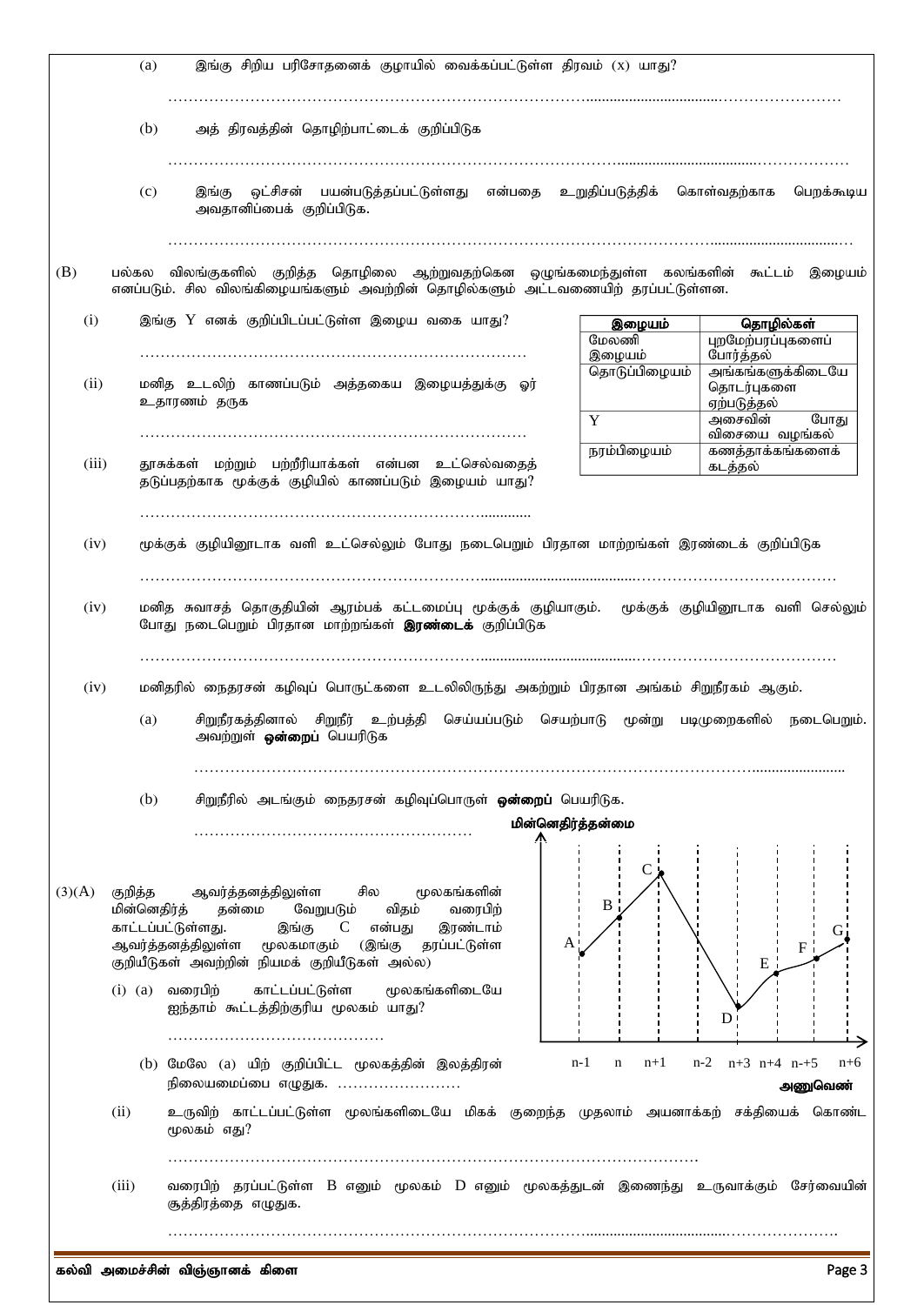|       | (iv)                                                                                                                                                |        | மேலே வரைபிற் தரப்பட்டுள்ள B எனும் மூலகம்                                                                                                                                                                                                                                                                                   |
|-------|-----------------------------------------------------------------------------------------------------------------------------------------------------|--------|----------------------------------------------------------------------------------------------------------------------------------------------------------------------------------------------------------------------------------------------------------------------------------------------------------------------------|
|       |                                                                                                                                                     | (a)    | ஐதரசனுடன் ஆக்கும் சேர்வையின் பிணைப்பு வகை யாது?                                                                                                                                                                                                                                                                            |
|       |                                                                                                                                                     | (b)    | .<br>மேலே (iv)(a) இல் உருவாக்கப்படும் சேர்வையின் லுயிஸ்<br>கட்டமைப்பை வரைக                                                                                                                                                                                                                                                 |
|       | (v)                                                                                                                                                 |        | மேலே (iv)(a) இற் குறிப்பிடப்பட்ட சேர்வையின் கொதிநிலை மற்றும் தன்வெப்பக் கொள்ளளவு என்பன உயர்<br>பெறுமானத்தைக் கொண்டிருக்கும். இதற்கான காரணத்தைக் குறிப்பிடுக                                                                                                                                                                |
|       | (vi)                                                                                                                                                |        | ஐதரசன் அணுவானது மூன்று சமதானிகளைக் கொண்டுள்ளது.  அவற்றை நியம வடிவில் எழுதுக.                                                                                                                                                                                                                                               |
|       |                                                                                                                                                     |        |                                                                                                                                                                                                                                                                                                                            |
| (B)   |                                                                                                                                                     | மேலும் | கரைதிறன் மீது செல்வாக்குச் செலுத்தும் காரணிகள் பற்றி அறிவதற்காக ஒழுங்குபடுத்தப்பட்ட உபகரண<br>அமைப்பு கீழே தரப்பட்டுள்ளது. இங்கு $X, Y, Z$ ஆகிய குழாய்களுக்கு 50 $g$ சீனி சேர்த்து கரைக்கப்பட்டு<br>சீனி<br>சந்தர்ப்பத்தை<br>உலர்த்தி<br>கரையாத<br>எட்டும்<br>போது<br>மீதி<br>வடித்தெடுக்கப்பட்டு<br>நிறுத்தெடுக்கப்பட்டது. |
|       | (i)                                                                                                                                                 | மேலே   | சீனி<br>சீனி<br>சீனி<br>X<br>Y<br>Z<br>X, Y, Z<br>என்பவற்றுள்<br>கரைதிறன்<br>மீது<br>கரைப்பானின் தன்மை செல்வாக்குச் செலுத்துவதைக்<br>காட்டும் உபகரண ஒழுங்கமைப்புகளைப் பெயரிடுக.                                                                                                                                            |
|       | (ii)                                                                                                                                                | (a)    | மேலே X,Y ஆகிய குழாய்களிடையே எதில்<br>அதிகளவு சீனி எஞ்சியிருக்கும்?                                                                                                                                                                                                                                                         |
|       |                                                                                                                                                     | (b)    | மேலே<br>(a) இல் உமது அவதானிப்புக்கான<br>காரணத்தைக் குறிப்பிடுக.                                                                                                                                                                                                                                                            |
|       |                                                                                                                                                     |        | $25\,^0$ C<br>$80\,^0\text{C}$<br>$25\,^0C$                                                                                                                                                                                                                                                                                |
|       |                                                                                                                                                     |        | மண்ணெய்<br>நீர்<br>நீர்<br>50 <sub>ml</sub><br>$50 \text{ ml}$<br>50 <sub>ml</sub>                                                                                                                                                                                                                                         |
|       |                                                                                                                                                     |        | $(04)(A)$ இயக்கம் தொடர்பான நியூற்றனின் இரண்டாம் விதியை எழுதுக                                                                                                                                                                                                                                                              |
|       | கிடையான                                                                                                                                             |        | $(B)(i)$ உழவு இயந்திரம் ஒன்றைப் பயன்படுத்தி<br>தளம் ஒன்றின்<br>வழியே<br>மரக்குற்றியொன்றை இழுத்துச் செல்லும்<br>விதம் உருவிற் காட்டப்பட்டுள்ளது. இங்கு<br>மரக்குற்றியுடன் பொருத்தப்பட்டுள்ள இழை<br>கிடையாகக் காணப்படுகிறது.<br>மரக்குற்றி<br>மீது தொழிற்படும் உராய்வு விசையை $F$                                            |
| (ii)  | என உருவிற் குறித்துக் காட்டுக.<br>குற்றியின் திணிவு 400 kg எனின் தரையினால் குற்றி மீது ஏற்படுத்தும் செவ்வன் மறுதாக்கம் யாது?                        |        |                                                                                                                                                                                                                                                                                                                            |
| (iii) | இழையினால் குற்றி மீது 1200 N விசை பிரயோகிக்கப்படும் போது குற்றி ஓய்வில் இருந்தது.  அச்சந்தர்ப்பத்தில் குற்றி<br>மீது தொழிற்படும் உராய்வு விசை யாது? |        |                                                                                                                                                                                                                                                                                                                            |
| (iv)  |                                                                                                                                                     |        | இழையினால் குற்றி மீது பிரயோகிக்கப்படும் விசை 1560 N ஆகும் போது குற்றி மீது தொழிற்படும் உராய்வு விசை                                                                                                                                                                                                                        |
|       |                                                                                                                                                     |        | 1500 N எனின் மரக்குற்றி இயங்கும் ஆர்முடுகலைக் காண்க.                                                                                                                                                                                                                                                                       |
|       |                                                                                                                                                     |        |                                                                                                                                                                                                                                                                                                                            |
|       |                                                                                                                                                     |        | கல்வி அமைச்சின் விஞ்ஞானக் கிளை<br>Page 4                                                                                                                                                                                                                                                                                   |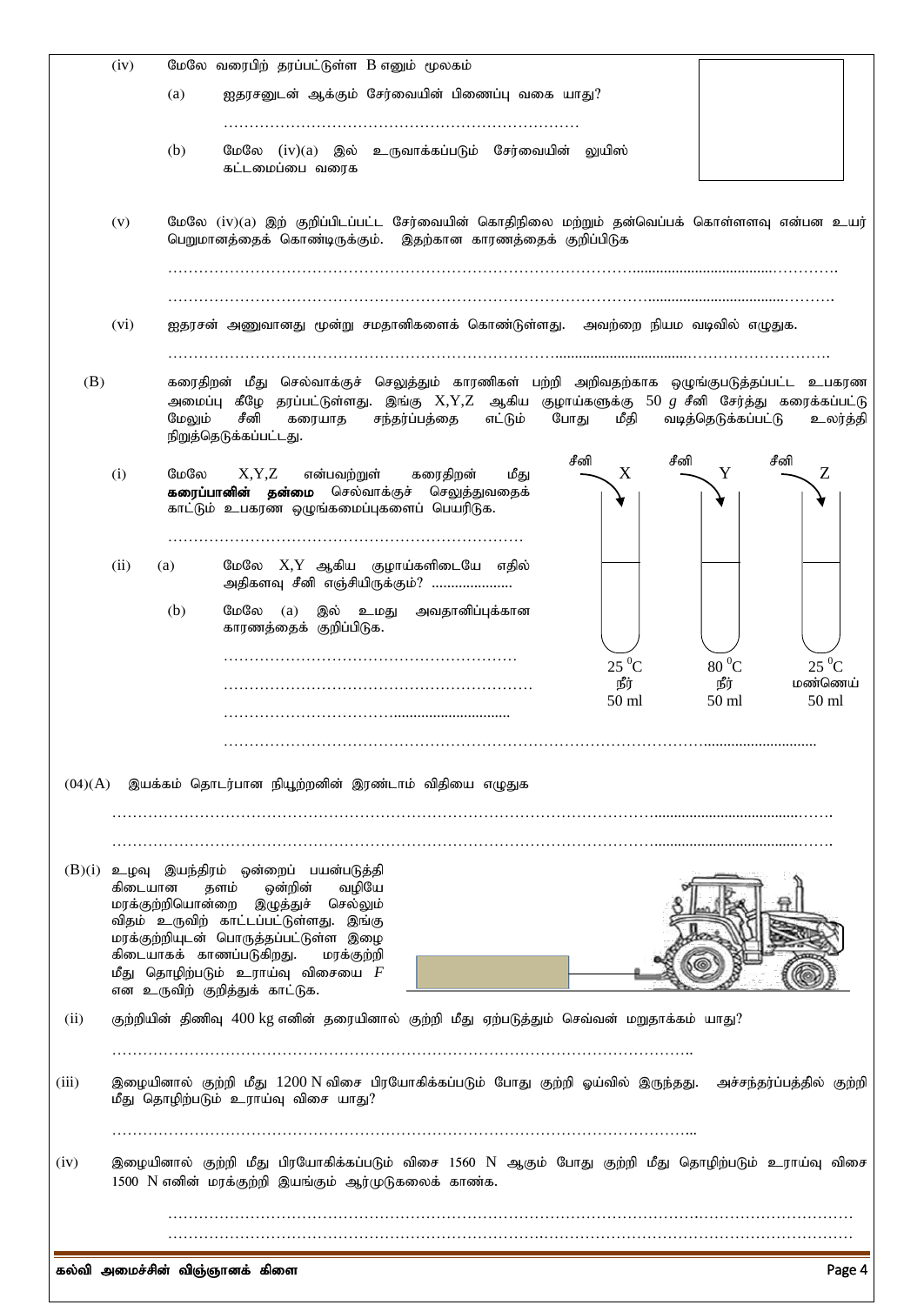| (B) | (i)  | மரக்குற்றி ஓய்விலிருந்து இயங்க ஆரம்பிக்கின்றது எனின் அவ்வியக்கத்துக்கான வேக — நேர<br>வரைபை<br>தரப்பட்ட ஆள்கூற்றுத் தளத்தில் வரைக.                                                                                                                                                                             |
|-----|------|---------------------------------------------------------------------------------------------------------------------------------------------------------------------------------------------------------------------------------------------------------------------------------------------------------------|
|     | (ii) | $v$ (m s <sup>-1</sup> ) $\uparrow$<br>மேற்குறிப்பிட்ட குற்றி 20 செக்கன்கள் இயங்கிய<br>பின்னர்<br>பெற்றுக்கொள்ளும்<br>வேகத்தைக்<br>உச்ச<br>காண்க.                                                                                                                                                             |
|     |      | $\Rightarrow t(s)$                                                                                                                                                                                                                                                                                            |
|     | (d)  | 20 செக்கன்களில் குற்றியின் இடப்பெயர்ச்சியை மேற்படி வேக — நேர வரைபின் அடிப்படையில் காண்க.                                                                                                                                                                                                                      |
|     |      |                                                                                                                                                                                                                                                                                                               |
|     |      |                                                                                                                                                                                                                                                                                                               |
| (C) |      | குவளையொன்றினுள் உள்ள 200 g நீரை வெப்பச் சுருள் ஒன்றைப்<br>பொலிஸ்ரைரீன்<br>பயன்படுத்தி வெப்பமேற்றப்படும் சந்தர்ப்பம் ஒன்று உருவிற் காட்டப்பட்டுள்ளது.<br>நீரின்<br>தன்வெப்பக் கொள்ளளவு $4200$ J $\text{kg}^{-10}\text{C}^{-1}$ ஆகும்.                                                                          |
|     |      | யிலிருந்து $100^{\rm o} \rm C$<br>$(i)$ நீரின்<br>வெப்பநிலையை<br>$30^{\circ}$ C<br>அதிகரிப்பதற்குத்<br>வரை<br>தேவையான வெப்பத்தின் அளவைக் காண்க.                                                                                                                                                               |
|     |      |                                                                                                                                                                                                                                                                                                               |
|     |      | (ii) நீரின் வெப்பநிலை $100^{\circ}\text{C}$ யை அடைந்த பின்னர் வெப்பச் சுருள் மூலம் வெப்பம் வழங்கப்பட்டாலும்<br>நீரின்<br>வெப்பநிலையில் அதிகரிப்பு ஏற்படவில்லை. இதற்கான காரணத்தைக் குறிப்பிடுக                                                                                                                 |
|     |      |                                                                                                                                                                                                                                                                                                               |
|     |      | (iii) வெப்பச் சுருளைப் பயன்படுத்தி மேற்படி நீரின் வெப்பநிலையை $30^{\circ}$ C யிலிருந்து $100^{\circ}$ C வரை அதிகரிப்பதற்கு 2<br>சூழலுக்கு வெப்பம் இழக்கப்படவில்லை எனவும் குவளையினால் பெற்றுக்கொள்ளப்பட்ட<br>நிமிடங்கள் எடுத்தது.<br>வெப்பம் புறக்கணிக்கத் தக்கது எனவும் கொண்டு வெப்பச் சுருளின் வலுவைக் காண்க |
|     |      |                                                                                                                                                                                                                                                                                                               |
|     |      |                                                                                                                                                                                                                                                                                                               |
|     |      |                                                                                                                                                                                                                                                                                                               |
|     |      |                                                                                                                                                                                                                                                                                                               |
|     |      |                                                                                                                                                                                                                                                                                                               |
|     |      |                                                                                                                                                                                                                                                                                                               |
|     |      |                                                                                                                                                                                                                                                                                                               |
|     |      |                                                                                                                                                                                                                                                                                                               |
|     |      |                                                                                                                                                                                                                                                                                                               |
|     |      |                                                                                                                                                                                                                                                                                                               |
|     |      |                                                                                                                                                                                                                                                                                                               |
|     |      |                                                                                                                                                                                                                                                                                                               |
|     |      |                                                                                                                                                                                                                                                                                                               |
|     |      |                                                                                                                                                                                                                                                                                                               |
|     |      |                                                                                                                                                                                                                                                                                                               |
|     |      |                                                                                                                                                                                                                                                                                                               |
|     |      |                                                                                                                                                                                                                                                                                                               |
|     |      |                                                                                                                                                                                                                                                                                                               |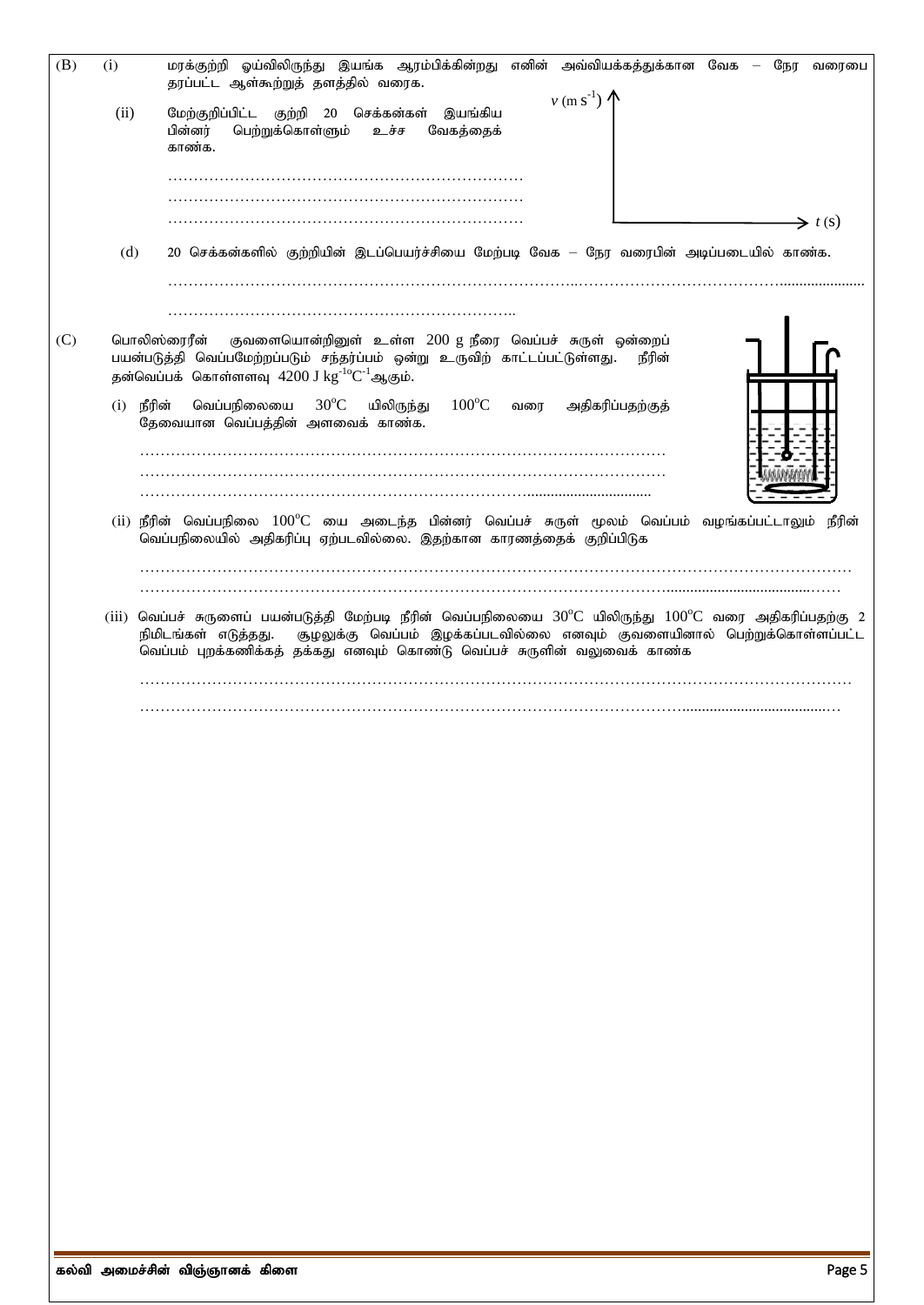|           | பகுதி B                                                                                                                                                                                                   |                                                                                                  |
|-----------|-----------------------------------------------------------------------------------------------------------------------------------------------------------------------------------------------------------|--------------------------------------------------------------------------------------------------|
|           | $(05)(A)$ அங்கிகள் பல்வேறு முறைகளை அடிப்படையாகக்<br>பாகுபாடு கீழே தரப்பட்டுள்ளது.                                                                                                                         | கொண்டு<br>பாகுபடுத்தப்பட்டுள்ளன.<br>அவ்வாறான<br>தாவரப்                                           |
| (i)       | தாவரங்கள் உள்ளடங்கும் இராச்சியம் எப்பெயரால்<br>அழைக்கப்படும்?                                                                                                                                             | தாவரங்கள்<br>பூக்காத் தாவரங்கள்                                                                  |
| (ii)      | P அடங்கும் கூட்டத்தைப் பெயரிடுக                                                                                                                                                                           | பூக்கும் தாவரங்கள்                                                                               |
| (iii)     | Q அடங்கும் தாவரக் கூட்டத்துக்கான உதாரணம்<br>ஒன்றைக் குறிப்பிடுக.                                                                                                                                          | வித்துக்களைத்<br>ஒருவித்திலைத்<br>Q<br>P<br>தோற்றுவிக்காதவை<br>தாவரங்கள்                         |
| (iv)      | மூன்று அறைகளைக் கொண்ட இதயத்தை உடைய விலங்குக் கூட்டம் யாது?                                                                                                                                                |                                                                                                  |
| (B)       | அங்கிகள் புதிய சந்ததியைத் தோற்றுவிக்கும் செயற்பாடு இனப்பெருக்கம் எனப்படும். விலங்குகளின்<br>முக்கிய<br>இனப்பெருக்கத்தில்<br>இரசாயன<br>இயைபாக்கம்<br>இனப்பெருக்கத்துக்கென ஒழுங்கமைந்த கட்டமைப்பு பூவாகும். | இலிங்கமுறை<br>வகிக்கிறது.<br>தாவரங்களில்<br>இலிங்கமுறை<br>இடத்தை                                 |
| (i)       | பூவொன்றின் ஆணகத்தின் பிரதான பகுதிகள் யாவை?                                                                                                                                                                |                                                                                                  |
| (ii)      | மனித இனப்பெருக்கத்தின் போது பெண்ணின் மாதவிடாய்ச் சக்கரத்தில் இரண்டு இடங்களில் மாற்றங்கள்<br>அத்தகைய மாற்றத்தின் போது ஓமோன்களின் நடத்தை பின்வரும் படத்தின் மூலம் காட்டப்பட்டுள்ளது.                        | ஏற்படும்                                                                                         |
|           | $0 \nightharpoonup$ நாள்<br>14 நாள்<br>28 நாள்<br>இலியூட்டினலாக்கும்<br>ஓமோன்<br>புடைப்புத் தூண்டும் ஓமோன்<br>$\overline{A}$<br>உரு                                                                       | ஈஸ்ரஜன்<br>உரு B                                                                                 |
|           | இங்கு A,B ஆகிய உருக்களில் காட்டப்பட்டுள்ள ஓமோன்கள் தொழிற்படும் இரண்டு இடங்களை முறையே குறிப்பிடுக                                                                                                          |                                                                                                  |
| (iii)     | இங்கு உரு B யில் தொழிற்படும் மற்றைய ஓமோன் யாது?                                                                                                                                                           |                                                                                                  |
| (iv)      | பாரம்பரீயம் தொடர்பான பின்வரும் பதங்களை விளக்குக                                                                                                                                                           |                                                                                                  |
|           | பரம்பரையலகு வெளிப்படுத்துகை<br>(a)                                                                                                                                                                        | (b)<br>பரம்பரையலகு இணைப்பு                                                                       |
| (C)       | உணவுச்<br>கொண்டு செல்லப்படுகின்றன.                                                                                                                                                                        | சமிபாட்டின் போது உருவாகும் விளைவுகள் குருதியின் மூலம் உடலின் தேவையான இடங்களுக்குக்               |
| (i)       | உணவுச் சமிபாட்டின் போது பின்வரும் அங்கங்களில் நடைபெறும் பிரதான தொழிற்பாடுகளைக் குறிப்பிடுக                                                                                                                |                                                                                                  |
|           | (a)<br>பெருங்குடல்                                                                                                                                                                                        | (b)<br>ஈரல்                                                                                      |
| (ii)      | உமிழ்நீர்ச் சுரப்பியால் சுரக்கப்படும், உணவுச் சமிபாட்டில் பங்களிப்புச் செய்யும் நொதியத்தைக் குறிப்பிடுக.                                                                                                  |                                                                                                  |
| (iv)      | தெறிவில்லின் பயணப் பாதை கீழே பாய்ச்சற்கோட்டுப் படம் மூலம் காட்டப்பட்டுள்ளன                                                                                                                                |                                                                                                  |
|           | X<br>இயக்க நரம்பு<br>வாங்கி                                                                                                                                                                               | விளைவுகாட்டி                                                                                     |
|           | $X$ இனால் நியூரோனும் y யினால் நரம்புத் தொகுதியின் பகுதியும் தரப்பட்டுள்ளன. $x, y$ என்பவற்றை இனங்காண்க.                                                                                                    |                                                                                                  |
| $06(A)$ . | சுவாதி<br>செப்புச் சல்பேற்றுக்<br>கரைசலின் சம<br>கனவளவுகளை<br>மக்னீசியம்,<br>ஒவ்வொரு<br>குழாயினுள்ளும்<br>முறையே இரும்பு,<br>துண்டுகளை இட்டாள்.                                                           | நான்கு<br>பரிசோதனைக் குழாய்களில்<br>இட்டாள்.<br>நாகம், ஆகியவற்றின்<br>செப்பு,<br>சம பருமனுள்ள    |
|           | (i)<br>இச்செயற்பாட்டின் போது குழாயினுள் இரசாயன மாற்றம் நடைபெற்றுள்ளமையை எவ்<br>கொண்டு முடிவுக்கு வருவாள்?                                                                                                 | அவதானிப்பைக்                                                                                     |
|           | (ii)<br>சல்பேற்றுக்<br>செப்புச்<br>கரைசலுக்கும்<br>இரும்புக்கும்<br>தேடியறிய முற்பட்டாள்.<br>செல்வாக்கை<br>இதற்காக<br>சுருக்கமாக எழுதுக.                                                                  | இடையேயான<br>தாக்கவீதத்தில்<br>வெப்பநிலையின்<br>மேற்காள்ளக்கூடிய<br>செயற்பாட்டின்<br>படிமுறைகளைச் |
|           | கல்வி அமைச்சின் விஞ்ஞானக் கிளை                                                                                                                                                                            | Page 6                                                                                           |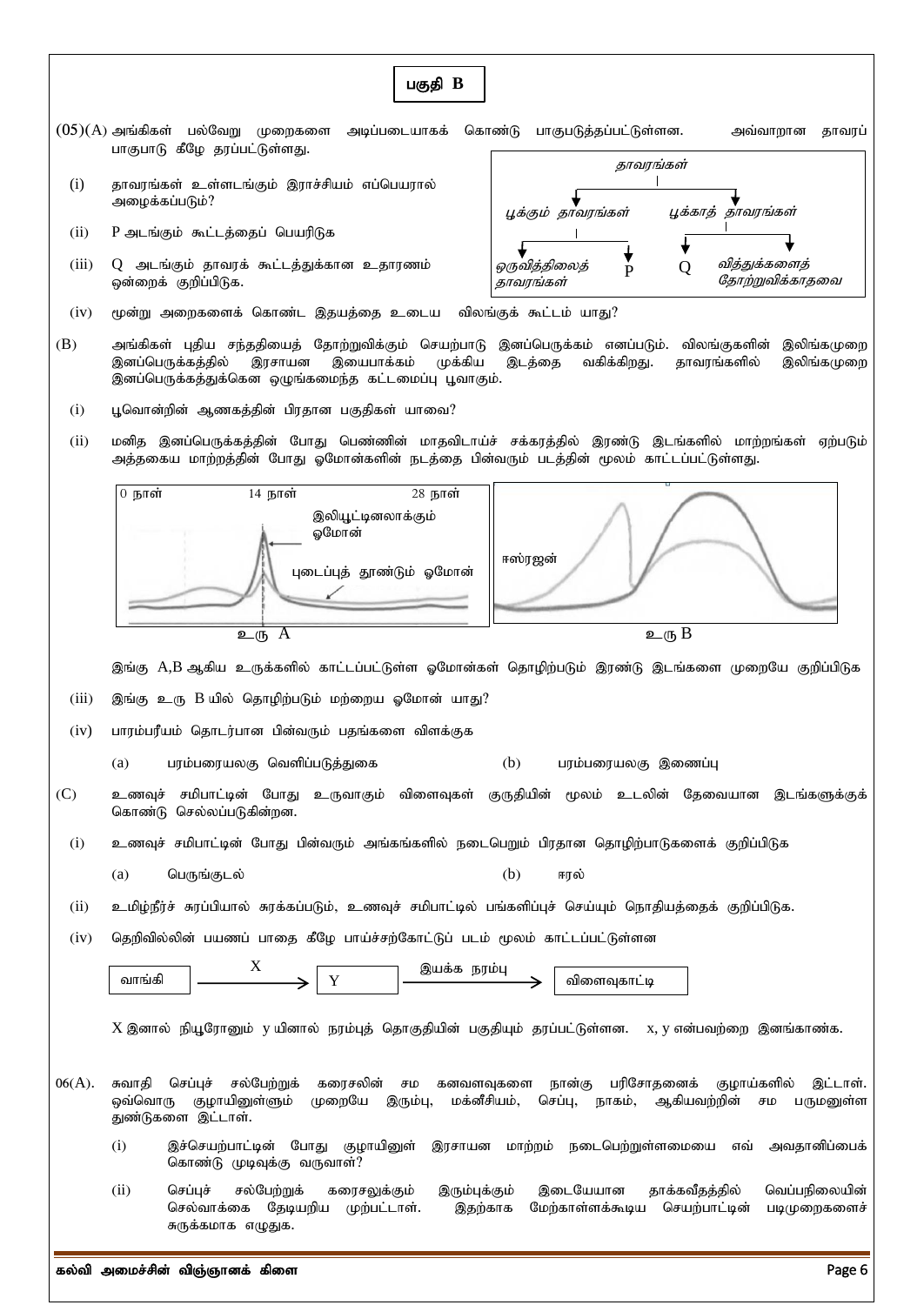- ,<br>(iii) செப்புச் சல்பேற்றுக் கரைசலுக்கும் மகனீசியத்துக்கும் இடையேயான தாக்கத்துக்கான சமப்படுத்திய இரசாயனச் சமன்பாட்டை எமுதுக. (தாக்கிகளினதும் விளைவுகளினதும் பௌதிக நிலைகள், நியமக் குறியீடுகள் என்பன சமன்பாட்டில் குறிப்பிடப்படல் வேண்டும்)
- (iv) திரசாயனத் தாக்க வகைகளுள் மேலே (iii) இற் குறிப்பிட்ட இரசாயனத் தாக்கம் எவ்வகைக்குரியது?
- $(B)$  மக்னீசியம் உலோகத்தின் மூலர்த் திணிவு  $24$  g mol $^{-1}$  ஆகும்.
	- $(i)$  மக்னீசியம் உலோகத்தின் மூலர்த் திணிவு  $24$  g mol $^{-1}$  என்பதாற் கருதப்படுவது யாது?
	- $(ii)$  மக்னீசியம் அணுவொன்றின் திணிவைக் காண்க. அவகாதரோ எண்  $6\times10^{23}$  எனக் கொள்க
	- $(iii)$  6 g திணிவுடைய  $Mg$  துண்டில் அடங்கியுள்ள  $Mg$  அணு மூல் எண்ணிக்கையைக் காண்க
	- (iv) கரைசல் ஒன்றின் உள்ளடக்கத்தை செறிவின் அடிப்படையில் வெளிப்படுத்த (முடியும்.  $0.1 \text{ mol dm}^{-3}$ செறிவடைய செப்புச் சல்பேற்றுக் கரைசலின்  $100 \text{ cm}^3$  தயாரிப்பதற்குத் தேவையான  $\text{CuSO}_4$  . $5\text{H}_2\text{O}$  இன் திணிவைக் காண்க.  $(CuSO_4.5H_2O$  இன் மூலர்த் திணிவு  $249.5$   $g \text{ mol}^{-1}$ ஆகும்)
- 07.(A) நீர் நிரப்பப்பட்ட பாரிய வாளியொன்றை இரு மாணவர்கள் சேர்ந்து உயர்த்துவதற்காக மேற்கொள்ளப்பட்ட செயற்பாடு உருவிற் காட்டப்பட்டுள்ளது. இங்கு வாளி இணைக்கப்பட்டுள்ள கயிற்றின் சுயாதீன அந்தத்தில் மெல்லிய கோல் ஒன்று பொருத்தப்பட்டு அதன் மூலம் இழுக்கப்பட்டுள்ளது. (உரு $i$ )
	- $(i)$  இரு மாணவர்களாலும் பிரயோகிக்கப்பட்ட விசையின் விளையுள் விசையின் பருமனைக் காண்க
	- (ii) பேலே இரு மாணவர்கள் பங்குபற்றல் மற்றும் கப்பியைப் பிரயோகித்தல் என்பவற்றின் மூலம் பெறப்படும் அனுகூலம் யாது?
	- $(iii)$  பேலே உயர்த்தப்பட்ட வாளி மீண்டும் கீழ்நோக்கி இழுத்துச் செல்லப்படுவதைத் தவிர்ப்பதற்காக விசை பிரயோகிக்கப்பட்ட கோல் கிடைத் தளத்துடன் A,B எனும் இரண்டு ஆணிகளால் உரு ii இற் காட்டியவாறு பொருத்தப்பட்டுள்ளது.
		- (a) இச் சந்தர்ப்பத்தில் கோல் மீது பிரயோகிக்கப்பட்ட விசை எந்நிலையிற் காணப்படும்.
		- $(b)$  பேற் குறிப்பிட்ட நிலையில் மூன்று விசைகளும் காணப்படுவதற்கு பூர்த்தி செய்யப்பட வேண்டிய காரணிகள் இரண்டு தருக.
	- $(iv)$  மேலே  $(iii)(a)$  இல் காட்டியவாறு இணைக்கப்பட்டிருந்த ஆணிகளுள் B எனும் ஆணி கழன்று விடின்
		- (a) போலின் ஆரம்பத் திருப்பத்தைக் காண்க
		- $(b)$  அத் திருப்பத்தின் திசையாது?
	- $(v)$  வெற்று வாளியின் நிறை 50 N. நீர் நிரப்பப்படுவதற்கு முன்னர் வாளி அதன் கனவளவின் ¼ பங்கு நீரினுள் அமிழ்ந்து காணப்படுகிறது. இச்சந்தர்ப்பதில் ஒரு மாணவனால் பிரயோகிக்கப்படும் விசை  $15$   $\mathrm{N}$ ஆகும்.
		- (a) மேற்படி சந்தர்ப்பத்தில் வாளி மீது தொழிற்படும் மேலுதைப்பைக் காண்க
		- (b) வாளியின் அடியிலுள்ள A எனும் புள்ளி நீரினுள் *h* ஆழத்தில் அமிழ்ந்து காணப்படுகிறது. வளிமண்டல அமுக்கம் π உம் நீரின் அடர்த்தி d உம் புவியீர்ப்பிலான ஆர்முடுகல் *g* உம் எனின் புள்ளி A மீது தொழிற்படும் அமுக்கம் *P* யைக் காண்பதற்கான கோவையை தரப்பட்டுள்ள குறியீடுகளைக் கொண்டு எழுதுக
		- $(c)$  பேலே  $V(b)$  இல் வாளியின் அடியில் உள்ள புள்ளி A இற்கான ஆழம் 4 m எனின் A எனும் புள்ளியில் அமுக்கத்தைக் காண்க



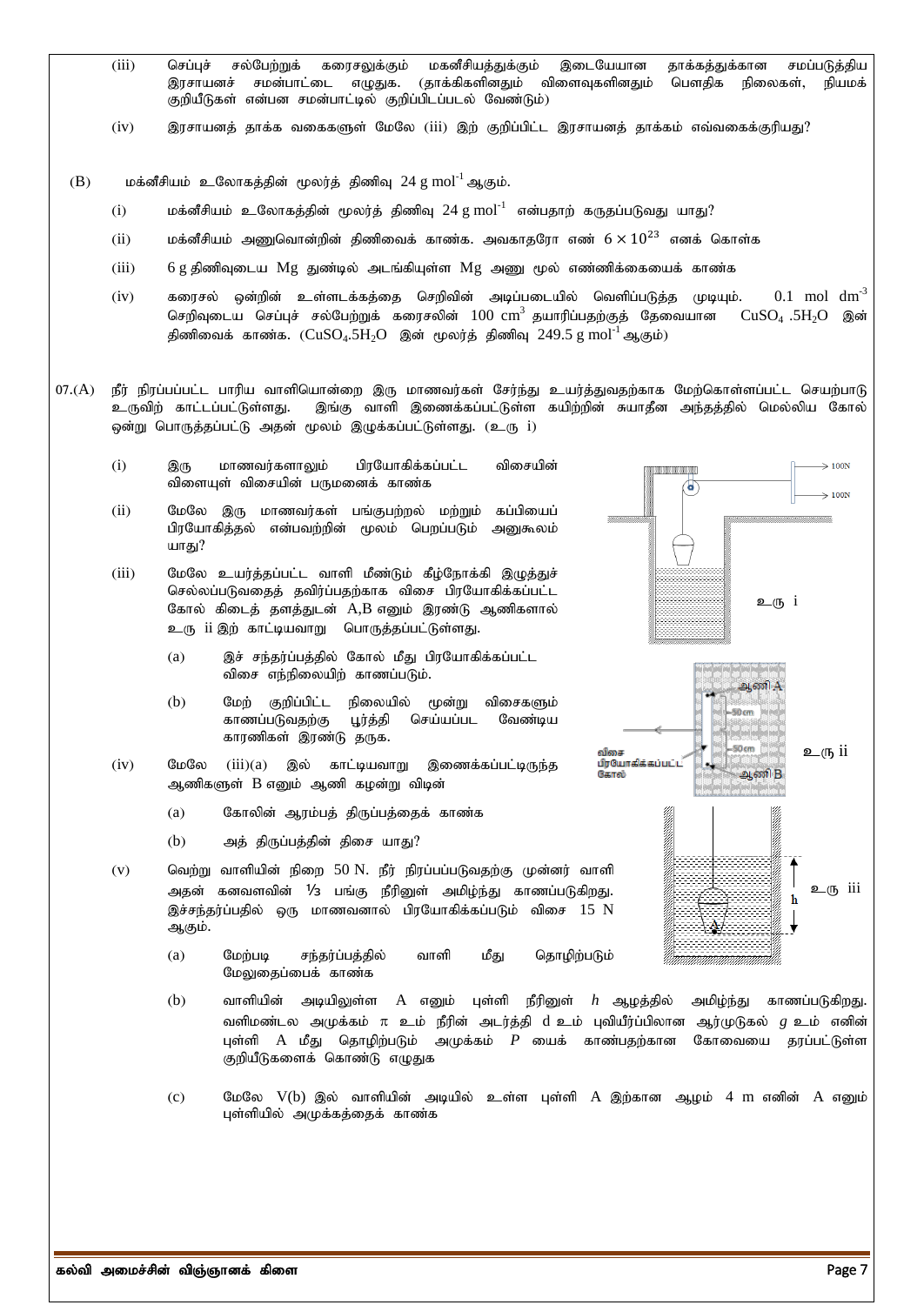- (B) Mbnahd;wpd; Kd ;dhy ; itf;fg;gl ;Ls;s nghUs; xd;wpd; tpk;gk; Njhd;Wk; tpjj ;ijf; fhl;Ltjw ;fhf வரையப்பட்ட கதிர்ப்படம் கீமே தரப்பட்டுள்ளது.
	- $(i)$  மேலே கதிர்ப்படத்தில்  $A, B, C$  ஆகிய புள்ளிகளைப் பெயரிடுக
	- $(i)$  இங்கு காட்டப்பட்டுள்ள கதிர்ப்படத்தின் படி விம்பத்தின் இயல்புகள் **இரண்டு** தருக.
	- iii) இப்படத்திற் காட்டப்பட்டுள்ளவாறு விம்பம்<br>கோன்றும் விகம் அன்றாட வாம்வில் வாம்வில் பயன்படுக்கப்படும் சந்கர்ப்பங்கள் **இாண்டு** தருக.



- 08.(A) இயற்கை நீர்ச் சூழற்றொகுதியின் மாதிரி வரிப்படம் உருவிற் காட்டப்பட்டுள்ளது
	- $(i)$  மேற்படி சூழலில் வாழும் அங்கிகளை வகைப்படுத்தும் போது அவைகளிடையே கூர்ப்பு ரீதியான தொடர்புகளை அவதானிக்கலாம்.<br>இத்தகைய பாகுபாடு எப்பெயாரால் பாகுபாடு எப்பெயரரால் அழைக்கப்படும்,
	- $(ii)(a)$  இங்கு காணப்படும் சில அங்கிகள் ஆபத்தான சூழல்களிலும் வாழும் ஆற்றலுடையவை. இவை எப் பேரிராச்சியத்துக்குரியவை
		- (b) இங்கு ஆபத்தான சூழல் எனப்படும் இரண்டு இடங்களைக் குறிப்பிடுக
	- (iii) உருவிற் காட்டியவாறு நீர்ச் சூழலில் காணக்கூடிய இரண்டு அங்கிக் கூட்டங்களைப் பெயரிடுக
	- (iv) (a) இங்கு நீர்ச் சூழலிலிருந்து பெறப்பட்ட நீர் மாதிரி நுணுக்குக் காட்டியின் கீழ் அவதானிக்கப்பட்டது. இங்கு  $a$ - பிசிர்கள், b – சவுக்குமுளைகள், C – போலிப்பாதம் ஆகிய இடப்பெயர்ச்சி அங்கங்களைக் கொண்ட அங்கிகள் அவதானிக்கப்பட்டது. a, b, c ஆகிய கட்டமைப்புகளைக் கொண்ட அங்கிகள் ஒவ்வொன்று வீதம் குறிப்பிடுக.

W

- (b) மேற்படி சூழலில் அவதானிக்கக்கூடிய நீரினுள் அமிழ்ந்தி வாழும் தாவரம் ஒன்றைப் பெயரிடுக
- (B) (i) Nkw ;gb ePu;r; #oYf;F mz;ikapy ; ed;F tsu ;e;j kunkhd;wpy; gfy ; Neuj;jpy; Vuhskhd வெளவால்கள் காணப்படுவது அவதானிக்கப்பட்டது
	- (a) வெளவால்களுக்கு தடைகளைத் தாண்டி பறப்பதற்கு உதவும் அலை வகை யாது?
	- (b) NkNy (a) ,w ; Fwpg;gpl;l miyfs; kdpjd; gad;gLj;Jk; re;ju;g;gq;fs ; ,uz ;ilf; குறிப்பிடுக.
	- $(ii)$  நீரினுள் வாழும் மீனொன்றின் திணிவு  $1.4$   $kg$  ஆகும். மீனின் மீது  $10$  N மேலுதைப்பு விசை தொழிற்படுகின்றது. மீனின் உண்மை நிறையையும் தோற்ற நிறையையும் காண்க.
	- (iii) மேற்படி சூழலில் மீனவர் ஒருவர் வலையைப் பயன்படுத்தி மீன் பிடிக்கச் செல்கிறார். அவரது வலையின்<br>அடிப்பாகத்தில் ஈயக் கோளங்களும் மேற்பாகத்தில் ஸ்ரைரபோம் கோளங்களும் பொருத்தப்பட்டுக் mbg;ghfj ;jpy ; <af; Nfhsq;fSk; Nkw ;ghfj ;jpy; ];iuuNghk; Nfhsq;fSk; nghUj ;jg;gl;Lf; காணப்பட்டன. இவ்வாறு ஈயக் கோளங்களும் ஸ்ரைரபோம் கோளங்களும் காரணத்தை விஞ்ஞான ரீதியாக விளக்குக.
	- (iv) நீரினுள் காணப்படும் மீன் ஒன்று அதற்கு<br>முன்னாலுள்ள மற்றொரு மீனின் தெளிவான முன்னாலுள்ள மற்றொரு மீனின் விம்பத்தை நீருக்கு வெளியே அவதானிக்கிறது. அதற்குரிய கதிரின் பயணப்பாதை அருகே தரப்பட்டுள்ளது.
	- (a) உருவிற் தரப்பட்டுள்ள  $\theta$  கோணத்தின் பெறுமானம் அவதிக் கோணத்திலும் குறைந்ததா? கூடியதா?
	- (b) மீனின் மேற்படி அவதானிப்புடன் தொடர்புடைய (a)இற் குறிப்பிட்ட தோற்றப்பாடு மனிதனாற் பயன்படுத்தப்படும் சந்தர்ப்பங்கள் **இரண்டு** தருக.